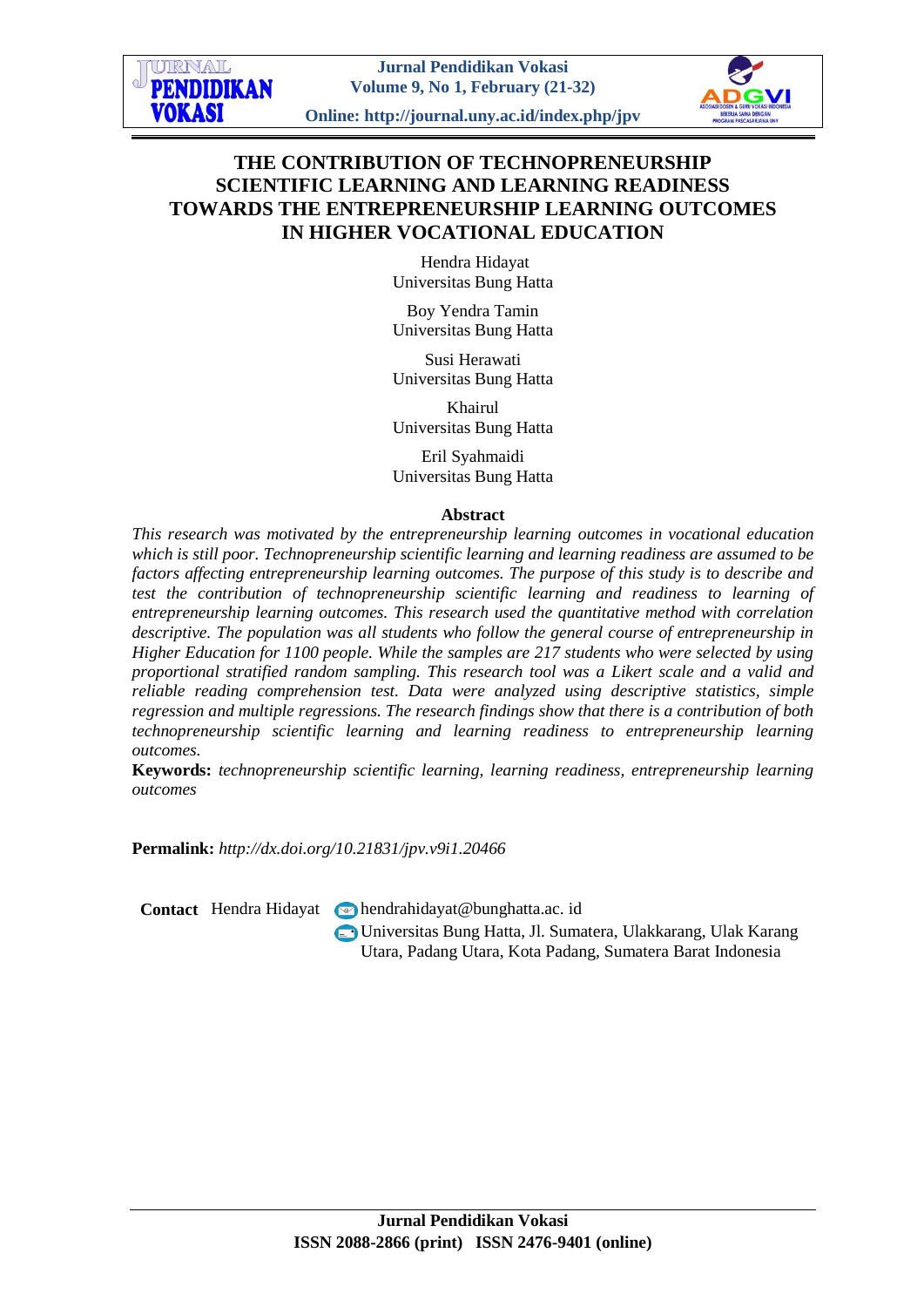#### **INTRODUCTION**

Nowadays, employment problems in Indonesia are faced with the inequality between job opportunity and labour supply. This gap has led to tight competition in getting jobs. Even college graduates, it is not easy to compete in getting a job. During the 2008-2009 periods, there has been an increase in the labour force of 2.26 million people, precisely increasing from 111.48 million people to 113.74 million people. This increase in labour supply is not entirely absorbed by the labour market; it results in an unemployment rate of 8.14% or 9.26 million people. From these 9.26 million unemployed, unemployed diplomas and graduates approximately are 1,260,000 people and 1,424,000 people (BPPT, 2010). Meanwhile, small and medium entrepreneurship (SMEs) as entrepreneurs are not fully able to absorb labour significantly. From the existing data, the number of entrepreneurs in Indonesia is still very small. It is only about 0.18% of the population.

While in America has reached 11%, Singapore 7%, Korea and Japan are above 5%, European countries average is above 4%, and India is almost 2% (BPPT, 2010). Referring to the above conditions, the efforts to accelerate the growth of new businesses become very important, especially in response to the increasing supply of labour from year to year. One of the efforts to accelerate the growth of new businesses is to make breakthroughs through changing the mindset of college graduates from being as job seekers into work creators. Realizing this effort, universities have actually provided debriefing through entrepreneurship courses. However, its implementation is still more on the theory aspect. Even so, this can already be a very good capital base. Furthermore, the entrepreneurship material is just added to the technology skills, namely the ability to innovate through the application of technology. Technology-based entrepreneurship education, also known as technopreneurship, is an attempt to synergize between the theory and practice of various competencies in science related to technology and industry. Therefore, technology entrepreneurship education (technopreneurship) can be used as a learning process of a business atmosphere. Technopreneurship education in the future is very possible to be developed at universities in

Indonesia. However, in its development, universities are still facing various problems whether there is no policy or readiness from universities (teaching staff and educational infrastructure). This paper will describe the conditions of technopreneurship development and formulate models of technopreneurship development in universities

Various efforts should be made so that the function of vocational education as a media for the preparation of manpower can be realized. Among the efforts to improve the quality of education and learning to change the mindset of students related to work or livelihood. Most educational institutions in Indonesia currently only produce graduates who have the mindset as a job seeker and not as job creators. So the most important thing to do is to change the mindset of students about work or subsistence immediately to reduce unemployment in Indonesia. In addition to providing applied expertise, vocational educa-tion should also be able to give students the ability to create employment as workers. In addition, vocational students should have an interest in entrepreneurship. For this, the renewal of learning models that make students interested in entrepreneurship, creative and innovative must be conducted.

Almost all universities have entrepreneurship courses but not all of the college graduates are capable of entrepreneurship. In addition, graduates from college who graduated only rely on the diploma and competence of their respective fields to find work, but also did not get a decent job. If these conditions left ignored, the college will contribute to the increasing number of educated unemployment. Based on data from the Central Bureau of Statistics (BPS) on Unemployment Rate (TPT) of University graduates starting from February 2016, there are 7.02 million people or 5.5 percent, August 2016 are 7.03 million people or 5.61 percent, and last in February 2017 are 6.68 million people or 5.33 percent. It shows a modest rate of educated unemployment despite very little, but the intellectual unemployment rate for college graduates is very worrying.

Based on statistical data in February 2018, in Indonesia, there is 9.5 percent (688,660 people) of the total unemployed who are college graduates is no exception from graduates of vocational education. They hold a diploma three or strata one degree or bachelor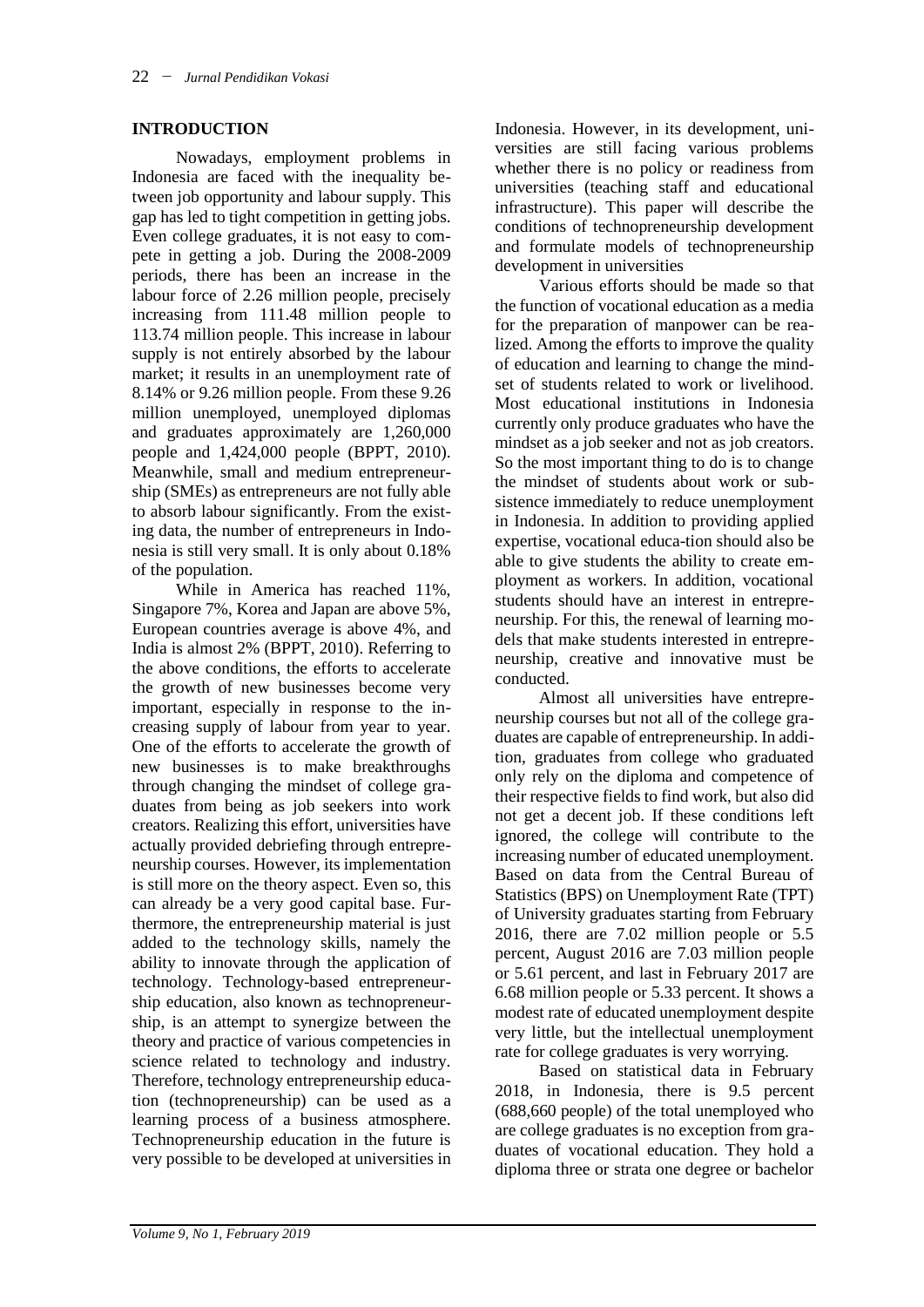degree. From that number, the highest number of unemployed, 495,143 people, is a university graduate with a bachelor degree. The educated unemployed (both diploma and strata 1) are increasing compared to 2013 with the percentage of unemployed college graduates of 8.36 percent (619,288 people) and 8.79 percent (645,866) in 2012. This data describes that college graduates are still weak in the competition of the labour market; it is caused by, one of them, the learning process that occurs so far is still oriented to the output value.

Learning model becomes the main part in a learning process so it is very important to do a review in the form of needs analysis. If looking at the high unemployment rate among college graduates is no exception, higher education or vocational education certainly indicates the weakness of the learning process that occurred. There is no exception in the model of entrepreneurship learning. It is necessary to do the needs analysis. The direction of needs analysis of entrepreneurship learning model allows being integrated into entrepreneurship learning in higher education, in teaching and entrepreneurship learning so that learners can master the entrepreneurship material with the concept of learning by doing through the approach of production-based learning and technology. Needs analysis is a very important early stage in looking at the needs of a learning model that will be designed especially technopreneurship scientific learning model. Therefore, the purpose of this paper is to explore and explain the needs analysis of technopreneurship scientific learning model in higher vocational education.

#### **Review about Entrepreneurship Learning in Higher Education**

In achieving learning outcomes in vocational education, students will experience learning and the learning process (Hidayat & Yuliana, 2018; Hidayat, Herawati, Hidayati, & Syahmaidi, 2018; Hariyanto, Usman, & Pardjono, 2017; Murtini, 2016). Learning is the process by which an individual undertakes to gain a new behavioural change, as a result of the individual's own experience in his interaction with his environment. Meanwhile, learning can be defined as a process that contains learning and self-transforming processes resulting from efforts in the process (Moeslichatoen, 2004). Furthermore, learning is a behavioural

change through activity, practice, and experience. In learning, there are some basic components involved (Hamalik, 2003). From the opinion of the experts above, it can be concluded that learning is a process experiencing by an individual who keeps them from being uninformed to the knowing part and it involves the psychological elements of the individual.

In a simple lesson of entrepreneurship interpreted is how the transfer of knowledge and attitude changes as well as the right mindset about entrepreneurship. Entrepreneurship learning is an important concern because it is closely related to entrepreneurship theory, how to teach and entrepreneurship teaching strategies. Teaching entrepreneurship is the process of facilitating individuals with concepts and skills to be able to recognize business opportunities and have insight, confidence and ability to act (McIntyre & Roche, 1999). Teaching entrepreneurship aims to inspire students, evoke emotions, and change mindsets (Al-Laham, Souitaris, & Zerbinati, 2007; Lüthje & Franke, 2003).

Besides, research on entrepreneurship theory has been studied by many experts such as decision theory (Busenitz & Barney, 1997; Hitt & Tyler, 1991) which helps us to understand why some entrepreneurs are able to see opportunities that are economically profitable while others are not. These theories are very helpful for students in facing problems in the field related to entrepreneurship issues. According to Ghoshal (2005), an effective way to teach entrepreneurship requires a combination of theory and application. Entrepreneurship education is defined as the delivery of entrepreneurial knowledge to students in terms of concepts, skills, and behaviours, followed by entrepreneurs (Pathak, 2003). In addition, of course, entrepreneurship learning stuff is supported by learning tools and entrepreneurship learning modules.

### **Overview about Technopreneurship Scientific Learning Model**

Model is a conceptual framework that is arranged in a logical and systematic order as a guide in doing an activity. The learning model of scientific learning is a learning model to gain knowledge through two paths, namely the path of reason and the path of observation (Ibrahim, 2010). The operational form of the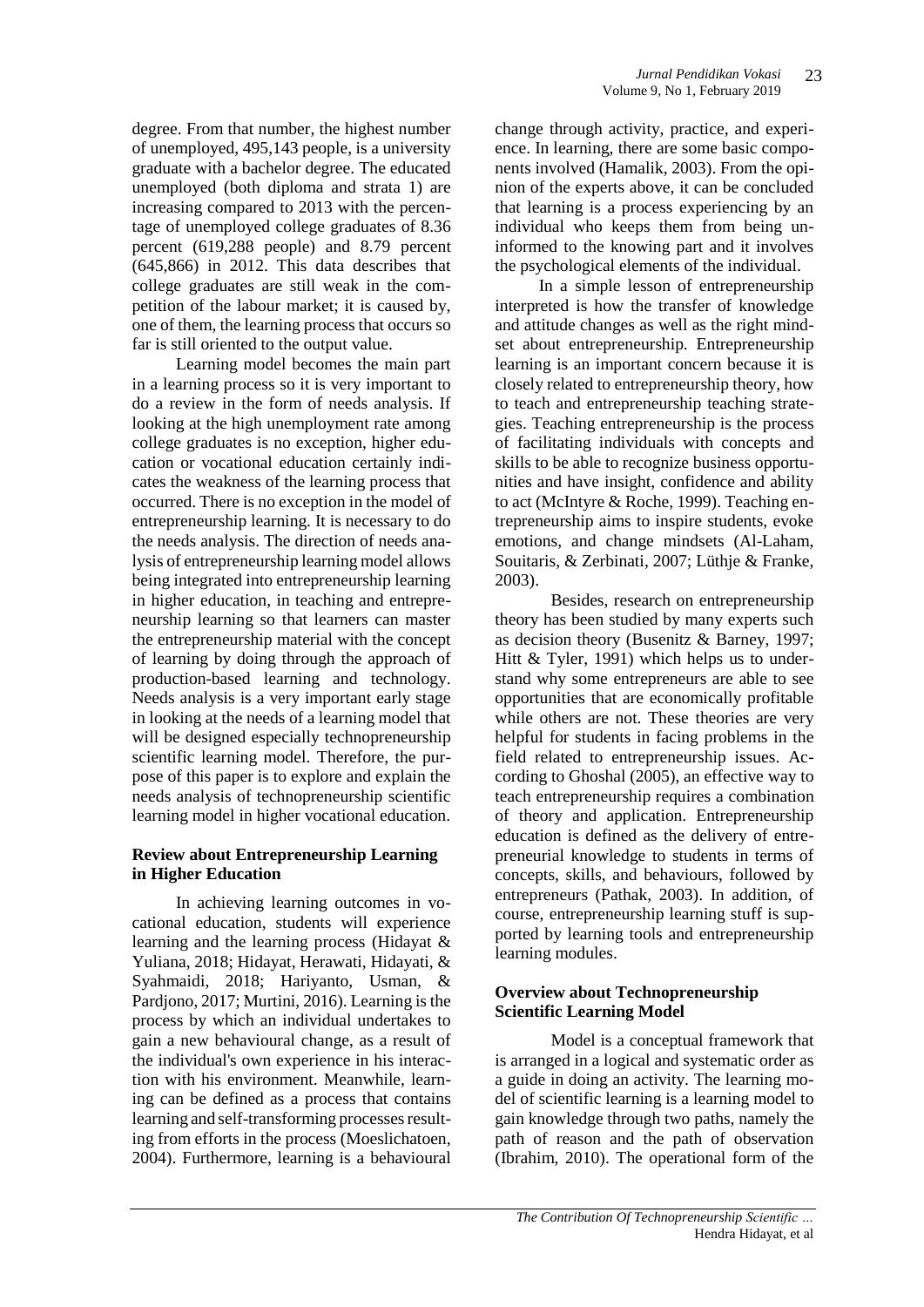learning model of scientific learning is a scientific inquiry. This scientific inquiry is defined as a systematic attempt to get answers to problems or questions. Thus, the characteristic of learning model of scientific learning is the problem solving through reasoning and observation. Similarly, Majid (2014) revealed that learning activities can be matched by a scientific process. The model of scientific learning has an important role in developing attitudes, skills, and knowledge of students. In the process of learning which meets the scientific learning criteria, the scientists put forward inductive reasoning rather than deductive reasoning. Joyce & Weil (2003) states that "the learning model is a plan or a pattern used as a guide in classroom planning or tutorial learning and to define learning tools such as books, films, tape recorders, computers, curriculum, etc". Furthermore, the application of Scientific Inquiry learning model in learning activities aims to improve students' process skills. Learning activities are done by experiment. Through experimental activities, students can try various ways to complete experiments conducted so as to develop the ability to think it.

Simply scientific technopreneurship means students are trained to actively engage in observing, trying, communicating and being able to produce products, with the resulting products containing technological elements in entrepreneurship. In addition, the students are facilitated to think creatively, analyze and able to produce products based on market and consumer needs (Ganefri, Hidayat, Kusumaningrum, & Mardin, 2017; Hidayat, 2017a, 2017b, 2017c; Kusumaningrum, Hidayat, & Ganefri, 2016). The scientific learning model of technopreneurship consists of (1) finding problems, needs analysis and learning analysis; (2) applying scientific technopreneurship cooperative approach; (3) designing a scientific technopreneurship business plan; (4) creating a product (prototype of goods or services); and (5) evaluating the work.

### **Phase 1; Finding Problems, Needs Analysis and Learning Analysis**

Exploration of problems is important at first step. Learners can make observations as a group in the field, industry, community and also can discuss and obtain information from groups or people who need problems (Yulastri, & Hidayat, 2017). Problems encountered can

be found in a solution, including complex learning problems. The investigation for such solutions should be able to involve technological elements. Problems are identified and tested by alternative formulated solutions, and then it is the birth of the embryo and the early stages of the business. As the analysis of this requirement, it needs to be useful to provide usefulness to society. In addition, analysis of learning entrepreneurship in higher education, vocational and other public higher education were undertaken to look at the facilities, infrastructure, support references, and the readiness of the students in learning (Ganefri, Hidayat, Kusumaningrum, & Mardin, 2017). Needs analysis in the community and learning curriculum is where to see the synchronization between students' competencies and competencies with technology elements so that the result of the solution is appropriate and beneficial (Hidayat, Herawati, Syahmaidi, Hidayati, & Ardi, 2018).

### **Phase 2; Scientific Technopreneurship Cooperative Approach**

After obtaining information on the problems and alternatives of the overview solution, the discussions were conducted in groups of 4- 5 people. Group discussions are aimed at technopreneurship approaches that are seeking alternative solutions, technology-based business opportunities, but also from aspects of marketing, distribution and sales. It means that all business processes from up to bottom in integration opportunities and technology internalization should be considered. The scientific technopreneurship cooperative approach is not just a simple group discussion activity. In addition, this activity is also better to train highorder thinking skills.

### **Phase 3; the Design of the Scientific Technopreneurship Business Plan**

At this stage, students are invited to design a business plan based on the problems found in the field and are trying to find new ideas and innovative solutions. The business plan is still designed as part of the Technopreneurship Scientific Learning Model. Students who design business plan follow the value of technology-based innovation.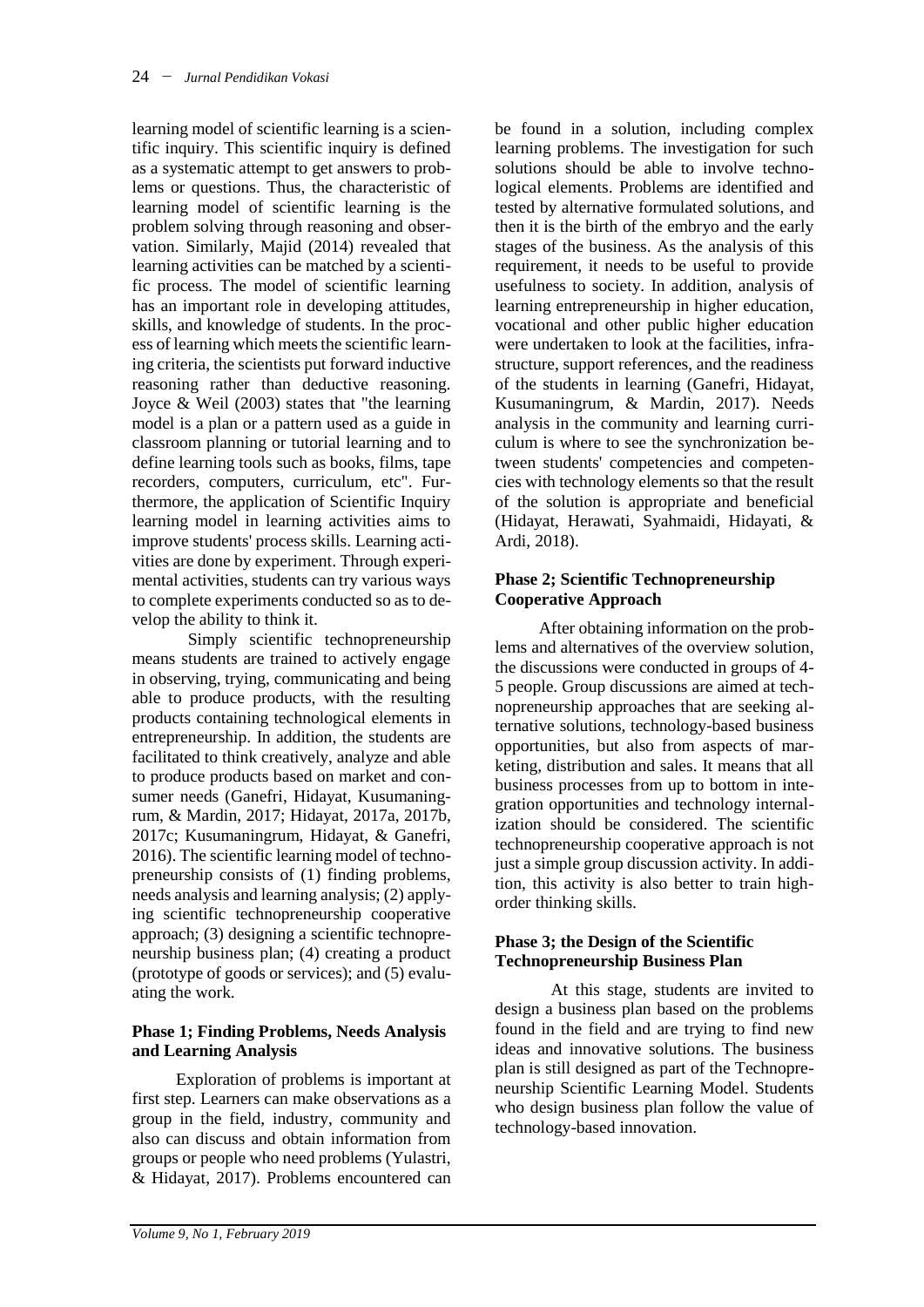#### **Phase 4; Creating the Product (Goods and/or Services Prototype)**

In the form of prototypes of products and services designed, it must have been done. Products designed do not have to use high technology, but tend to have quality art. Thus, deep exploration and innovation need to produce innovations that have the highest potential of commercial value. The use of low technology with a touch of art and high beauty leads to different benefits and strengths.

### **Phase 5; Evaluating of the Work**

Evaluation of the work is very important to look for the compatibility between what is done with the aim of workmanship. In addition, the evaluation work was carried out thoroughly to see the consistency of each stage, especially in generating Technopreneurship scientific business plans and products. Implementation of Technopreneurship Scientific Learning model in higher education towards the student gives the effect of the mindset of job seekers to job creators. Educators in the implementation of the Technopreneurship Scientific Learning model act as a facilitator, coordinator, mediator and motivator of learning activities for students. So, they are indirectly owned Entrepreneurship character, which includes unyielding, hard working and always innovating. The work produced by students and educators can be recorded. If the product has already passed the feasibility test, it is possible to obtain intellectual property rights. So as to produce a superior product and innovating entrepreneurs must go through in-depth surveys and observations of market conditions (Harms, 2015, Lackéus & Middleton 2015; Tjahjono, Maryati, & Fauziyah, 2015; Martín-Gutiérrez, Fabiani, Benesova, Meneses, & Mora, 2015; Lee, Hallak, & Sardeshmukh, 2016; Duval-Couetil, Shartrand, & Reed, 2016, Kurniawan, 2017).

### **Review of Learning Readiness**

Readiness is the overall condition of a person who makes it ready to respond in some way to a situation. According to Hergenhahn, & Olson (2008) readiness is a prerequisite for subsequent learning. In contrast to the previous opinion of Hamalik (2003), readiness is the state of capacity existing in the student in relation to a specific teaching objective. Readiness can also be interpreted as a person's readi-

ness or willingness to do something. An expert named Cronbach (2000) gives the meaning that readiness as a sense of all attributes or strengths that can make a person react in a certain way. While Bloom (2006) argues that learning readiness is a condition that has been prepared for an activity in learning. Then someone has been preparing all the needs associated with the learning. These needs can be physical needs and non-physical needs. Someone with the readiness of good physical conditions such as maintaining the condition of the body to stay healthy, adequate rest and others, then certainly in the process of learning, the person will have a good level of concentration in receiving learning materials provided so that it can stimulate the participation of people in the learning process.

Based on some opinions of the experts above, the authors conclude that readiness is the existence within a person that makes it ready to give answers or responses in achieving certain goals. In this research, understanding of readiness is a change of state in a person who makes it ready, able, and enough to do learning activities both in the sense of physical, psychological, and the material is ready so as to provide answers or responses to achieve learning objectives.

### **RESEARCH METHODS**

This research used the quantitative method of a correlational descriptive type. The analysis technique uses simple regression and multiple regression which aims to test the contribution of two independent variables to one dependent variable. The instrument used was scale model *Likert*. The variables in this study consisted of three, namely: technopreneurship scientific learning (X1), learning readiness (X2), which is an independent vari-able and entrepreneurship learning outcomes (Y) as the dependent variable.



Figure 1. Framework of Relations between Independent Variables on the Dependent Variable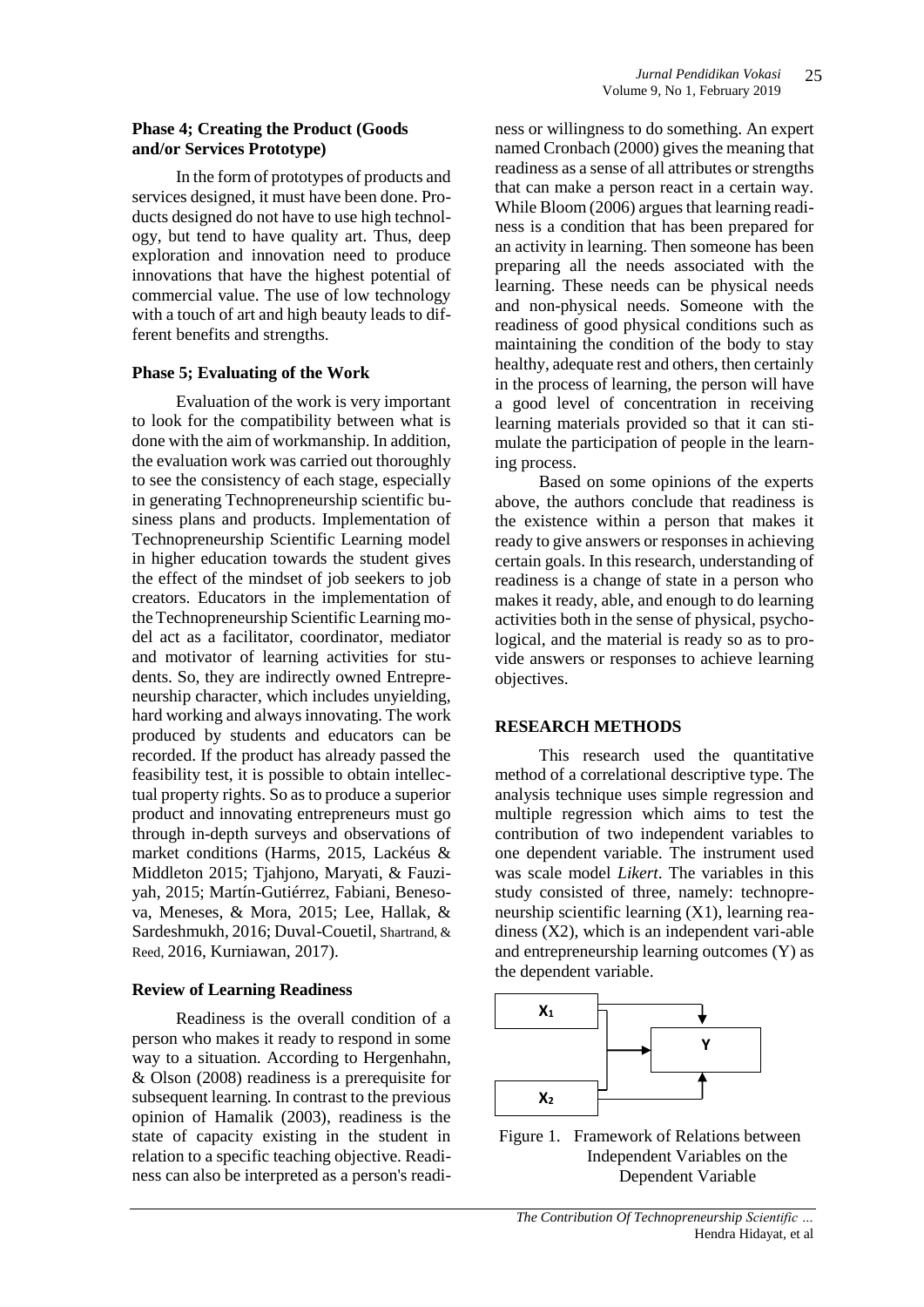The Population studying this study was students who take an entrepreneurship course in Higher Education in the number of 1100 people. As samples are 217 people. They were selected by using a *proportional stratified random sampling technique*

Main data collection instrument used in this study was in the form of documentation study on learning outcomes of entrepreneurship learning through technopreneurship scientific learning model and readiness to learn. The questionnaire was developed by researchers with a Likert scale model. The questionnaire consists of a number of statements formulated in the form of questions or statements with five alternative choices of answers in the form of attitude scales and frequency scales adapted to the purpose of the question or statement, i.e.: 1) Attitude Scale: strongly agree (SA), agree (A), disagree (DA), Slightly disagree (SD), and strongly disagree (SD); 2) Frequency scales: always (A), often (O), sometimes (ST), rarely (RR), and never (N). The use of attitude scales and scales frequency was tailored to the needs of each research variable. In accordance with the nature of the questionnaire, the weight of the statement items/positive questions were given the score 5, 4, 3, 2, and 1. While the statement/negative question statement given weight 1, 2, 3, 4, and 5.

Data Collection was conducted in Higher Education with the following procedures: (a) preparing technopreneurship scientific learning questionnaire and learning readiness; (b) provides an explanation of the instrument and how to fill it; (c) distribute the instruments and invite students to fill them out; (d) collect instruments according to plan.

Data were analyzed using descriptive statistics, simple and multiple regressions. Data analysis was assisted by using program *SPSS* version 22.00.

The hypothesis of this study is as follows:

- H1 : Technopreneurship scientific learning contributes significantly to entrepreneurship learning outcomes
- H2 : Learning readiness contributes significantly to entrepreneurship learning skills
- H3 : technopreneurship scientific learning and learning readiness together contribute significantly to the entrepreneurship learning outcomes.

#### **RESULTS AND DISCUSSION**

Prior to the data analysis process, it needs to be tested for normality, linearity, and multicollinearity where the results are as follows.

Table 1. Normality Test

| No | Variable         | Sig.<br>(P) | Sig.<br>alpha | Description |
|----|------------------|-------------|---------------|-------------|
|    | Entrepreneurs-   | 0.181       |               | Normal      |
|    | hip Learning     |             |               |             |
|    | Outcomes(Y)      |             | 0.05          |             |
| 2  | Technopreneur-   | 0.200       |               | Normal      |
|    | ship scientific  |             |               |             |
|    | learning $(X_1)$ |             |               |             |
| 3  | Readiness        | 0.200       |               | Normal      |
|    | Learning $(X_2)$ |             |               |             |
|    |                  |             |               |             |

Normality test is done by using the method *Kolmogorov-Smirnov.* If *Asymp. Sig*. or  $P$ -value  $>$  of 0.05 (significance level), then the data is from a normally distributed population. The result of the normality test of data *Asymp. Sig.* of technopreneurship scientific learning value is 0.200; learning readiness is 0.200, and entrepreneurship learning achievement is 0.181. The three data means that the research variables are normally distributed.

Table 2. Linearity Test

| ы      | level    |              |
|--------|----------|--------------|
|        |          |              |
| 9.575  | 0.009    | Linear       |
| 12.612 | 0.003    | Linear       |
|        | Variable | significance |

Based on the data above, it is found that the relationship of technopreneurship scientific learning with entrepreneurship learning outcomes is linear. The relationship of learning readiness with entrepreneurship learning outcomes is also linear.

Table 3. Multicollinearity Test

|            | Variable <i>Tolerance</i> | VIF   | Description       |
|------------|---------------------------|-------|-------------------|
| (Constant) |                           |       | N <sub>0</sub>    |
| $X_1$      | 0.820                     | 1.219 | multicollinearity |
| X2         | 0.820                     | 1.219 |                   |

The next test is multicollinearity test. Based on multicollinearity test, score *VIF* of technopreneurship scientific learning is 1,219 and *VIF* of learning readiness value is *1.219* <10. Based on the result, it can be concluded that there is no multicollinearity between tech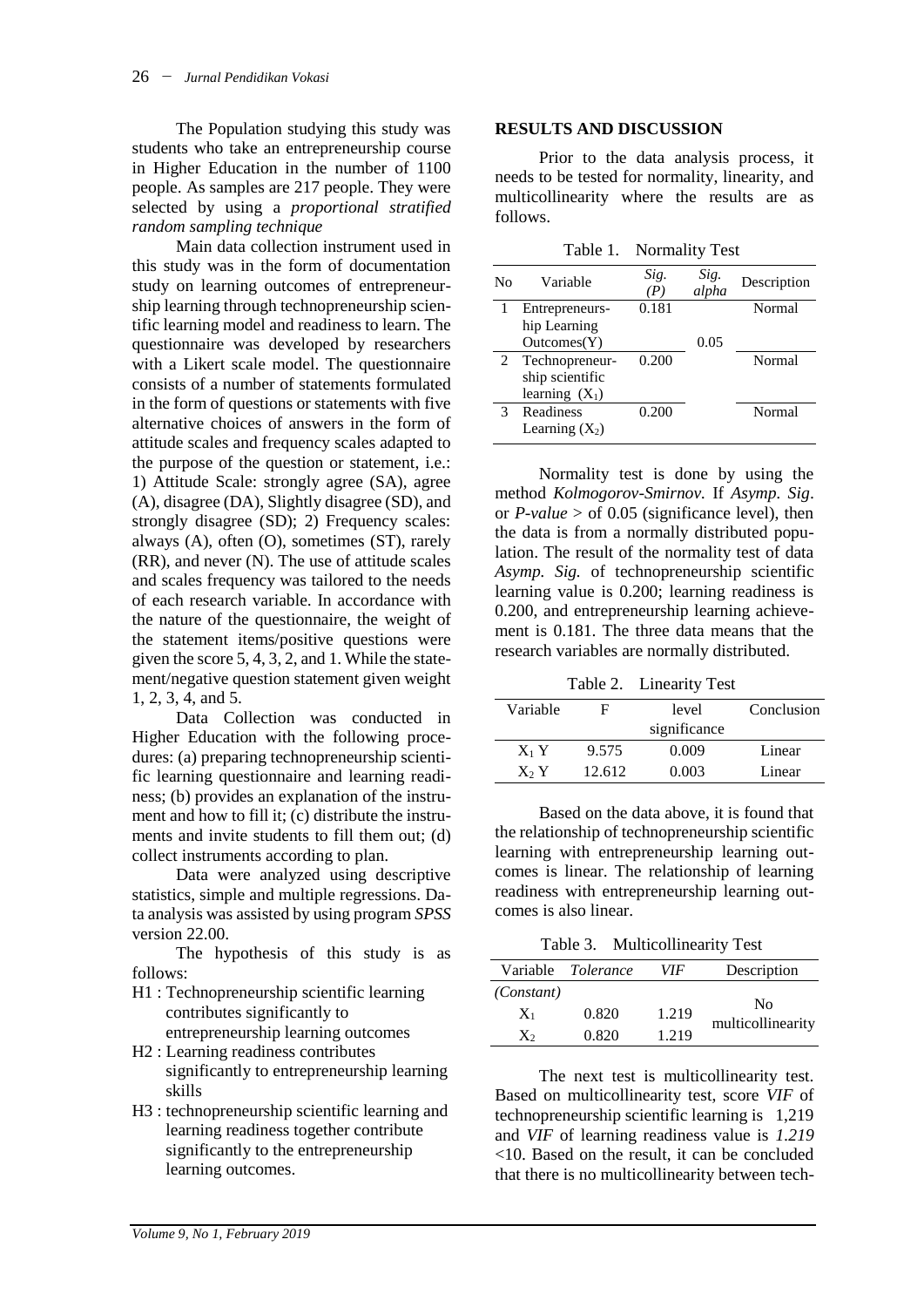nopreneurship scientific learning variables with learning readiness. The further results of the testing hypothesis can be seen in the following Table 4.

| Table 4.<br>Model Summary of the Effects of<br>All Independent Variables on<br><b>Dependent Variables</b> |                       |       |       |        |  |  |
|-----------------------------------------------------------------------------------------------------------|-----------------------|-------|-------|--------|--|--|
| Adjusted Std. The error<br>R<br>Model<br>R<br>Square R Square of the Estimate                             |                       |       |       |        |  |  |
| 1                                                                                                         | $0520^{\rm a}$        | 0.270 | 0.249 | 14.409 |  |  |
| $\mathfrak{D}$                                                                                            | $0502^{\rm a}$        | 0.252 | 0.231 | 14.587 |  |  |
| 3                                                                                                         | $0.606^{\rm a}$ 0.367 |       | 0.330 | 13.616 |  |  |
| a. Predictors: (Constant), X1                                                                             |                       |       |       |        |  |  |
| b. Predictors: (Constant), X2                                                                             |                       |       |       |        |  |  |

Table 4 is a table to test the influence of technopreneurship scientific learning and learning readiness towards entrepreneurship learning outcomes. In the first model, the influence of technopreneurship scientific learning is to entrepreneurship learning outcomes. The R-Square value is the level of variation of the dependent variable, which can be predicted by the independent variable. The results of analyzing the data revealed that the Technopreneurship scientific learning affords 27% of entrepreneurship learning outcomes  $(R^2=$ 0.270). In the second model, the analysis showed that the learning readiness is able to predict 25.2% of entrepreneurship learning outcome variables ( $R^2$ = 0.252). In the third model, the analysis showed that technopreneurship scientific learning and learning readiness together are able to predict 36.7% of students learning entrepreneurship outcome variables ( $R^2 = 367$ ).

Table 5. The Effect of Technopreneurship Scientific Learning on Entrepreneurship Outcomes

| <b>ANOVA</b> <sup>a</sup>     |           |     |                 |   |           |  |  |
|-------------------------------|-----------|-----|-----------------|---|-----------|--|--|
| Model                         | Sum of    | Df  | Mean            | F | Sig.      |  |  |
|                               | Squares   |     | Square          |   |           |  |  |
| Regression                    | 1067.127  |     | 1067.127 17.638 |   | $0.000^a$ |  |  |
| 1 Residual                    | 13068.071 | 216 | 60,500          |   |           |  |  |
| Total                         | 14135,197 | 217 |                 |   |           |  |  |
| a. Dependent Variable: Y      |           |     |                 |   |           |  |  |
| b. Predictors: (Constant), X1 |           |     |                 |   |           |  |  |
|                               |           |     |                 |   |           |  |  |

Table 5 shows the effect of scientific technopreneurship on entrepreneurship learning outcomes. The F-Count value is 17,638 while F-Table  $= 3.88$ , which means F-Table is

smaller than F-Count. Other information obtained in table 5 is a significance value (0,000) below 0.05. It can be interpreted that the variable of technopreneurship scientific learning influences the entrepreneurship learning outcomes variable.

| Table 6. The Effect of Learning Readiness on |
|----------------------------------------------|
| <b>Entrepreneurship Learning</b>             |
| $Qu$ + $Qu$                                  |

| <b>OUTCOTHES</b>              |                   |    |                                   |   |      |  |
|-------------------------------|-------------------|----|-----------------------------------|---|------|--|
| <b>ANOVA</b> <sup>a</sup>     |                   |    |                                   |   |      |  |
| Model                         | Sum of<br>Squares | df | Mean<br>Square                    | F | Sig. |  |
| Regression                    | 1017.169 1        |    | 1017.169 16.749 .000 <sup>a</sup> |   |      |  |
| Residual                      | 13118.028 216     |    | 60.732                            |   |      |  |
| Total                         | 14135.197 217     |    |                                   |   |      |  |
| a. Dependent Variable: Y      |                   |    |                                   |   |      |  |
| b. Predictors: (Constant), X2 |                   |    |                                   |   |      |  |

Table 6 shows the effect of learning readiness on entrepreneurship learning outcomes. The F-Count value was obtained 16,749 while  $F$ -Table = 3.88, which means that F-Table is smaller than F-Count. Other information obtained in table 5 is a significance value (0,000) below 0.05. It can be interpreted that learning readiness variables influence the entrepreneurship learning outcomes variable.

| Table 7. The Effect of Technopreneurship |
|------------------------------------------|
| Scientific Learning and learning         |
| readiness on Entrepreneurship            |
| <b>Learning Outcomes</b>                 |

| <b>ANOVA</b> <sup>a</sup>         |                           |     |                |   |                   |  |  |
|-----------------------------------|---------------------------|-----|----------------|---|-------------------|--|--|
| Model                             | Sum of<br>Squares         | df  | Mean<br>Square | F | Sig.              |  |  |
| Regression                        | 1557.943 2 778.972 13.316 |     |                |   | .000 <sup>a</sup> |  |  |
| Residual                          | 12577.254                 | 215 | 58.499         |   |                   |  |  |
| Total                             | 14135.197 217             |     |                |   |                   |  |  |
| a. Dependent Variable: Y          |                           |     |                |   |                   |  |  |
| b. Predictors: (Constant), X2, X1 |                           |     |                |   |                   |  |  |

Table 7 shows the effect of technopreneurship scientific learning and learning readiness to entrepreneurship learning outcomes. The F-Count value was obtained 16,749 while  $F$ -Table = 3.88, which means that  $F$ -Table is smaller than F-Count. Other information obtained in table 5 is a significance value  $(0,000)$ below 0.05. It can be interpreted that learning readiness variables influence the entrepreneurship learning outcomes variable.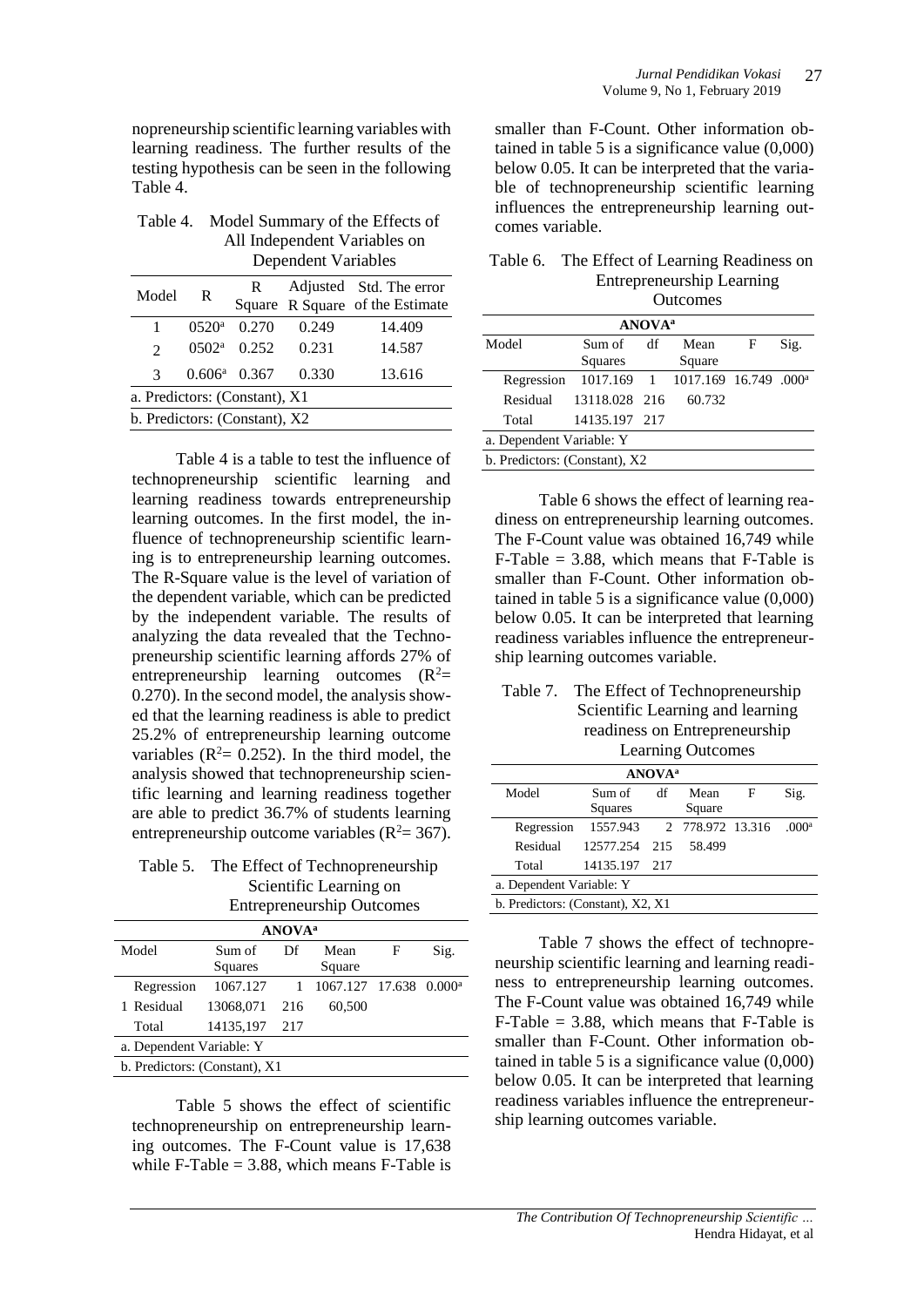#### **Discussion**

#### *Technopreneurship scientific learning and Its Contribution to Entrepreneurship Learning Outcomes*

Results Regression test show that technopreneurship scientific learning contributes 27% to entrepreneurship learning outcomes. Significance also shows that technopreneurship scientific learning contributes to entrepreneurship learning outcomes. The activity of students perform activities to find problems, needs analysis, and analysis of learning predicted to improve learning entrepreneurship outcomes. Technopreneurship scientific learning helps students organize or monitor cognitive, planned thinking, deliberate, goal-directed, and future-oriented mental processing that can be used to complete learning tasks that lead to learning outcomes (Okedeyi, Oginni, Adegorite, & Saibu, 2015). In addition, technopreneurship scientific learning can be used as a method in achieving a goal of learning outcomes (Nst & Sahyar, 2017). Technopreneurship scientific learning is a procedure that helps students to understand and find problems and find solutions to these problems (Daryanto, 2013). The scientific approach makes learning more active and less boring. Students can construct their knowledge and skills through the facts found in field investigations for learning. In addition, with this scientific-based learning approach, students are encouraged to be more capable of observing, asking, reasoning, and communicating or presenting the things learned from natural phenomena or direct experience. In entrepreneurship learning, for example, students can be invited to see the events, observing events, phenomena, context or situation related to the product, the type of business, so that students always remember it in the learning process. Students who are able to conduct an experiment are predicted to be able to improve academic achievement (Sadler, Foulk, & Friedrichsen, 2017). Furthermore, effective Technopreneurship scientific learning will produce good learning outcomes and can improve the quality of someone's learning (Hosnan, 2014; Rein, 2017).

Based on a previous exposure, it can be concluded that scientific learning in vocational higher education able to predict whether or not the student entrepreneurship learning outcomes. Students in knowing and understanding various materials using a scientific approach realize that information can come from anywhere, anytime, does not depend on the direction of information from the lecturer. Therefore, the expected learning conditions created are directed to encourage students to find out from various sources through observation, and not just be informed.

#### *Learning Readiness and its Contribution towards Entrepreneurship Learning Outcomes*

Based on the data analysis, it can be seen that on average the overall readiness of students is also in the low category. It means that the readiness of students still needs to be improved. The result of data analysis shows that readiness study able to predict 25,2% variable of entrepreneurship learning outcomes. The role of learning readiness toward entrepreneurship learning outcomes is a positive linear role. It means high readiness followed by high student entrepreneurship learning outcomes. Thus, students who have a high learning readiness will have high entrepreneurship learning outcomes. This is in line with the opinion of Slameto (2010) which states that the learning readiness affects student entrepreneurship learning outcomes. In the process of learning, it is needed self-preparation to deal with it. Learning is someone's way of learning something that cannot be done yet. A new person can learn something when they have had "Readiness" to learn something (Kagan, 1990; Cronbach, 2000; Muijs & Reynolds, 2001; Lally, 2010; Abu Taleb, 2013; Buldu & Er, 2016). In fact, each individual has individual differences, and then each individual has different developmental backgrounds (Bloom, 2006). This causes the pattern of formation of readiness which is also different within each individual. Similarly, readiness in learning is very influential on the personal development of a person to maturity in learning so that someone will be easy and ready to receive something that will be learned in learning itself (Kurniabudi, Rohayani, & Sharipuddin, 2015). In addition, a similar study of learning readiness was conducted by Spearman (2010) where the study assessed the attitudes, abilities and behaviours of a learner toward taking responsibility for the learning of the learner. The result, students who have high learning readiness will be able to follow the learning well and be able to develop the skills they have. Based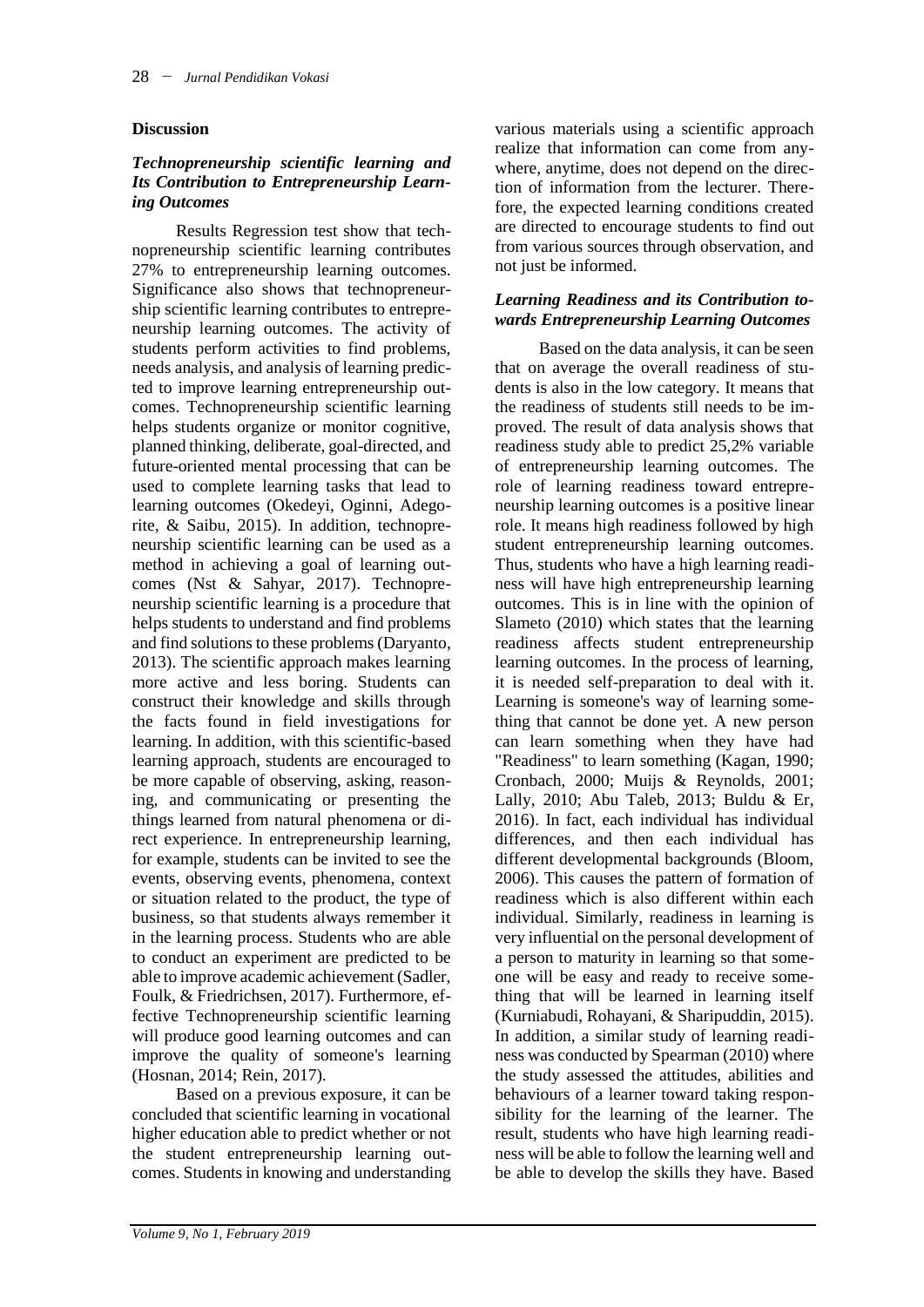on the above explanation, it can be concluded that a healthy physical condition, good mental (emotional), learning needs that support the learning process and learning objectives can run well where readiness affects the learning outcomes. If student learning outcomes are not achieved well, then the learning goal also cannot be achieved well anyway.

#### *The contribution of Technopreneurship Scientific learning and Learning Readiness towards Entrepreneurship Learning Outcomes*

The research results showed that technopreneurship scientific learning and learning readiness together contribute significantly to entrepreneurship learning outcomes. This finding is obtained based on the series of data analysis that the regression coefficient of 0.606. The coefficient of determination (R Square) technopreneurship scientific learning and learning readiness towards students' entrepreneurship learning outcome is equal to 0.367. That It means the contribution of both Technopreneurship scientific learning variables and learning readiness towards the student entrepreneurship learning achievement is 36.7%, while the rest  $(100\% -36.7\% = 63.3\%)$  is explained by other variables which are not examined in this study. As the Nst & Sahyar (2017) study, it shows that the use of technopreneurship scientific learning and can improve learning outcomes. The results of this study revealed that technopreneurship scientific learning and learning readiness together can be a factor that affects the student entrepreneurship learning outcomes. The use of technopreneurship scientific learning will have an impact on the well-being of students, in this case, is in the form of learning outcomes. This means that the scientific strategy used in learning will affect the learning outcomes obtained by students in vocational education (Mohadab, Bouikhalene, & Safi, 2018). Readiness is the initial condition for students who are ready in doing a learning activity both in the sense of physically, psychology, and the material experienced by the students themselves and able to respond to all actions in the learning process in the classroom so that the learning objectives are achieved. Students who have good learning readiness will tend to be trained to do something if they are given exercises about what has been learned. If they are trained to use scientific-learning strategies technopreneurship that have been taught then they will likely influence their learning outcomes.

## **CONCLUSIONS**

Based on the findings and discussion of the results of research, it can be concluded as follows: (1) technopreneurship scientific learning contributes significantly to entrepreneurship learning outcomes. It means technopreneurship scientific learning has significance towards entrepreneurship learning outcomes; (2) learning readiness contributes significantly to entrepreneurship learning outcomes. It means learning readiness has significance towards entrepreneurship learning outcomes; (3) the technopreneurship scientific learning and learning readiness together contribute significantly to entrepreneurship learning outcomes. It means technopreneurship scientific learning and learning readiness have a significance towards entrepreneurship learning outcomes. It can be said that the high level of entrepreneurship learning outcomes is not only influenced by one variable only (technopreneurship scientific learning and readiness to learn) but also influenced together by technopreneurship scientific learning and readiness to learn.

Furthermore, based on the results of this research, it is suggested to lecturers, students and higher vocational education to be able to use scientific learning entrepreneurship. In addition, for researchers can be a reference and development of advanced research.

# **REFERENCES**

- Abu Taleb, T. F. (2013). Necessary school readiness skills for kindergarten success according to Jordanian teachers. *Early Child Development and Care*, 183(12), 1878-1890.
- Al-Laham, A., Souitaris, A., & Zerbinati, S. (2007). Do entrepreneurship programmes raise the entrepreneurial intention of science and engineering students? The effect of learning, inspiration and resources. *Journal of Business Venturing*, 22(4), 566.
- Bloom, B. S. (2006). *Taxonomy of Educational Objectives: The Classification of Educational Goals*. London: David McKay Company, Inc.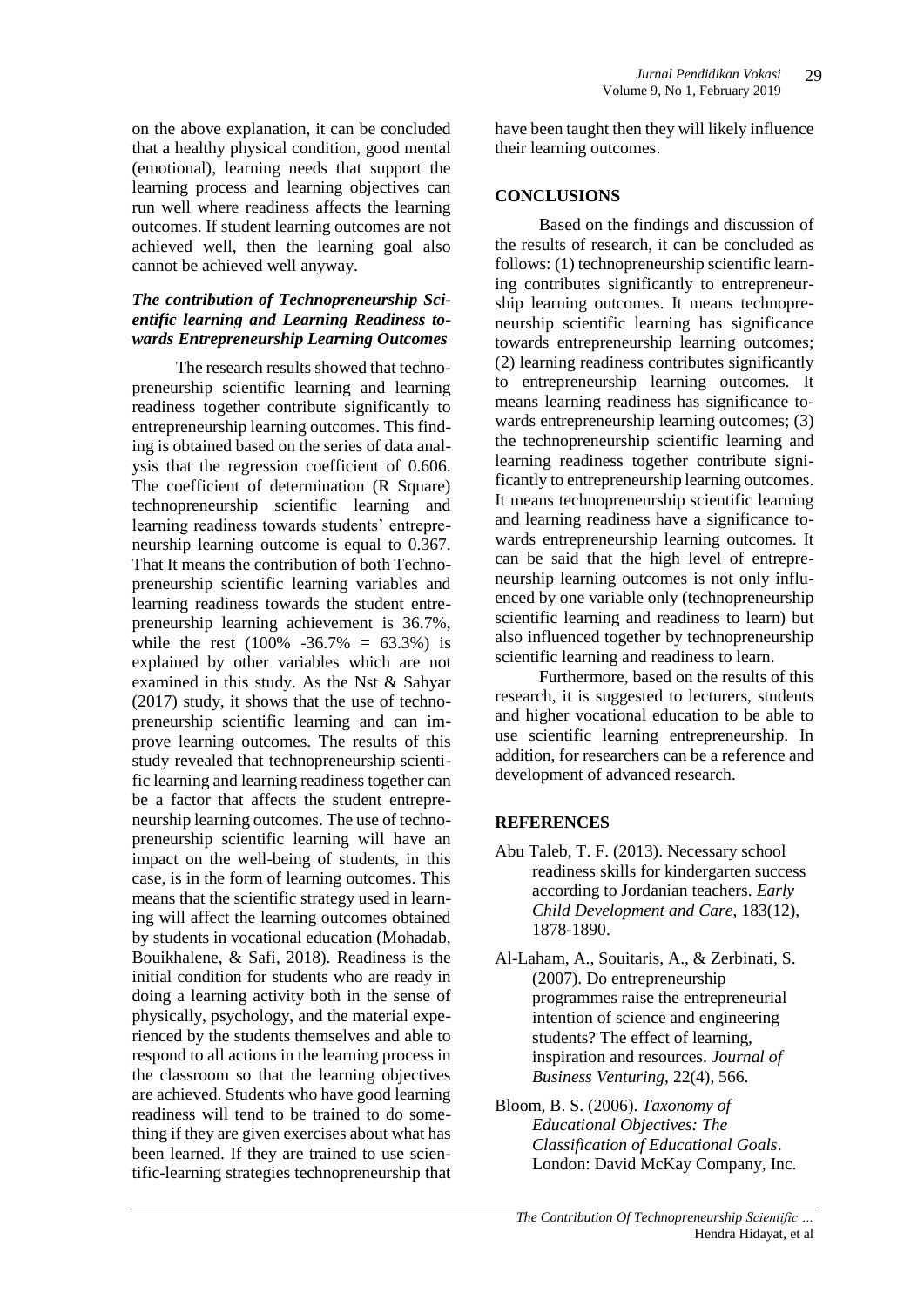- BPPT. (2010). *Naskah Akademis Kebijakan Pengembangan Technopreneurship*. Mimeo, Pusat Pengkajian Kebijakan Peningkatan Daya Saing, Jakarta.
- Buldu, M., & Er, S. (2016). School readiness and school entry-age: views and experiences of Turkish teachers and families on a new educational policy. *Education and Science*, 41(187), 97-114.
- Busenitz, L.W., & Barney, J. B. (1997). Differences between entrepreneurs andmanagers in large organizations: Biases and heuristics in strategic decision-making. *Journal of Business Venturing*, (12):1:9–30.
- Central Bureau of Statistics. (2016). Statistics News: Labor Indonesia in August 2016. Status No. 103/11 / Th.XIX, November 7, 2016.
- Central Bureau of Statistics. (2017). Statistics News: Labor Indonesia in February 2017. Status No. 47/05 / Th.XX, May 5, 2017.
- Central Bureau of Statistics. (2018). Statistics News: Labor Indonesia in February 2018. Status No. 42/05 / Th.XXI, May 7, 2018.
- Cronbach, L. J. (2000). *Essentials of Psychological Testing*. New York: Harper & Row Publisher.
- Daryanto. (2013). *Pendekatan Pembelajaran Saintifik Kurikulum 2013*. Jakarta: Gava Media.
- Duval-Couetil, N., Shartrand, A., & Reed, T. (2016). The Role of Entrepreneurship Program Models and Experiential Activities on Engineering Student Outcomes. *Advances in Engineering Education*, 5, 1.
- Ganefri, Hidayat, H., Kusumaningrum, I., & Mardin, A. (2017). Needs Analysis ofEntrepreneurships Pedagogy of Technology and Vocational Education with Production Base Learning Approach in Higher Education. *International Journal on Advanced Science, Engineering and Information Technology*, 7(5), 1701-1707. http://dx.doi.org/10.18517/ijaseit.7.5.151 0
- Ghoshal, S. (2005). Bad Management Theories Are Destroying Good Management Practices. *Academy of Management Learning & Education*, 4(1), 75-91.
- Hamalik, O. (2003). *Perencanaan Pengajaran Berdasarkan Pendekatan Sistem*. Jakarta: Bumi Aksara.
- Harms, R. (2015). Self-regulated learning, team learning and project performance in entrepreneurship education: Learning in a lean startup environment. *Technological Forecasting and Social Change*, 100, 21-28.
- Hariyanto, V. L., Usman, H., & Pardjono, P. (2017). The implementation of integrated learning for developing the entrepreneurship readiness for the students of vocational high school majoring in architecture engineering. *Jurnal Pendidikan Vokasi, 7*(2), 228- 241.
- Hergenhahn, B. R., & Olson, M. H. (2008). *Theories of Learning*. Jakarta: Kencana Prenada Media Grup.
- Hidayat, H. (2017a). How to Implement Technology Science for Entrepreneurship by Using Product-Based Learning Approach and Participatory Action Learning System in Higher Education?. *Advanced Science Letters*, 23(11), 10918-10921. https://doi.org/10.1166/asl.2017.10186
- Hidayat, H. (2017b). Impact of Learning with the Production-Based Learning Model in Vocational School. *International Journal of Research in Engineering and Social Sciences*, 7(2), 1-6. http://indusedu.org/pdfs/IJRESS/IJRESS \_1057\_92032.pdf
- Hidayat, H. (2017c). How is the Application and Design of a Product-Based Entrepreneurship Learning Tools in Vocational Higher Education?. *Advances in Social Science, Education and Humanities Research*, volume 102, 223- 228. http://dx.doi.org/10.2991/ictvt-17.2017.38.
- Hidayat, H., Herawati, S., Hidayati, A., & Syahmaidi, E. (2018). Pembelajaran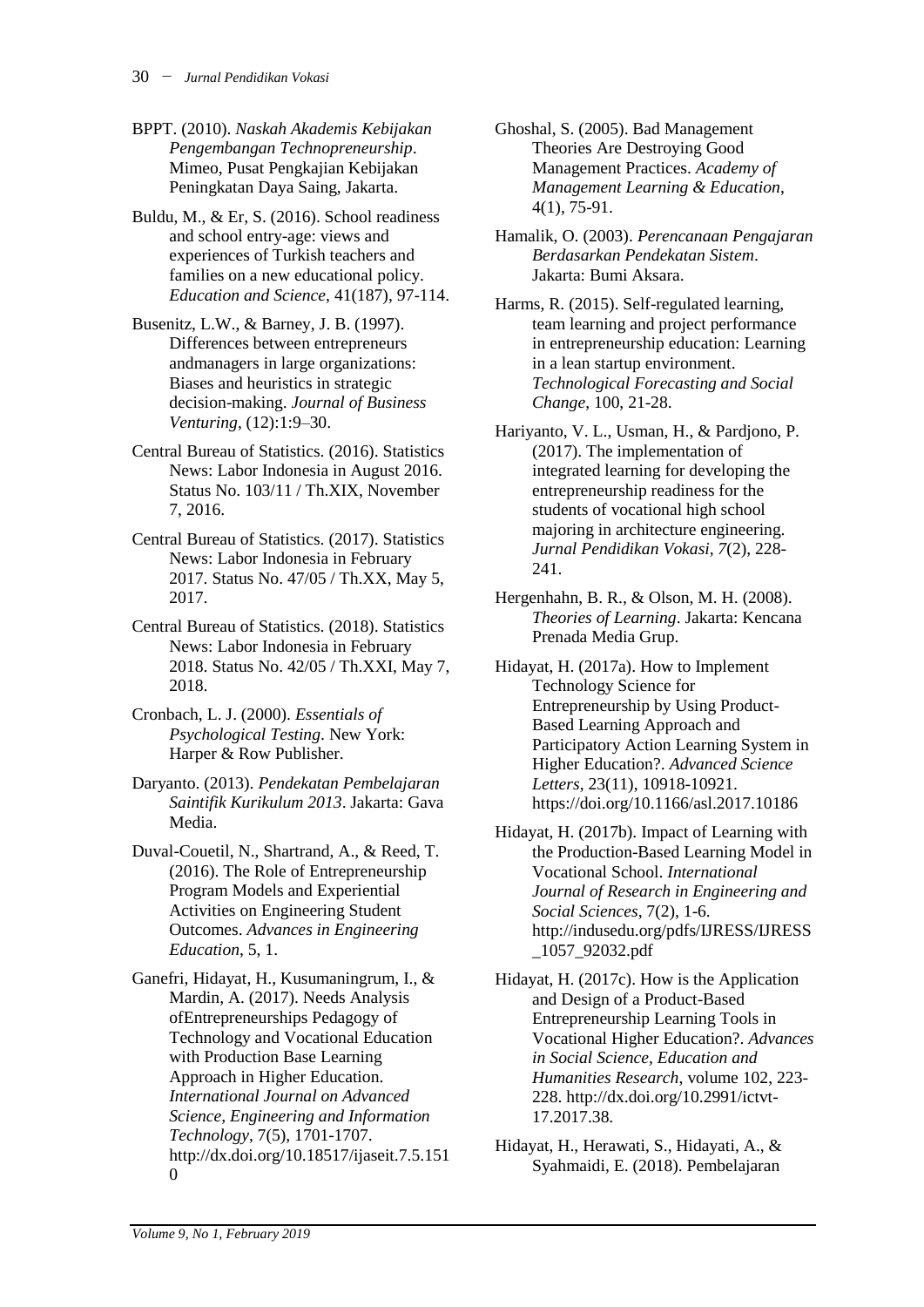Kewirausahaan Dengan Pendekatan Berbasis Produksi Sebagai Alternatif Mempersiapkan Lulusan Berkualitas Di Pendidikan Tinggi. In Prosiding Seminar Nasional Pakar (pp. 123-129). http://trijurnal.lemlit.trisakti.ac.id/index. php/pakar/article/download/2709/2339

- Hidayat, H., & Yuliana. (2018). The Influence of Entrepreneurship Education and Family Background on Students' Entrepreneurial Interest in Nutritious Traditional Food Start Ups in Indonesia. *International Journal of Engineering and Technology(UAE)*, 7(4), 118-122. https://doi.org/10.14419/ijet.v7i4.9.2063 1
- Hidayat, H., Herawati, S., Syahmaidi, E., Hidayati, A., & Ardi, Z. (2018). Designing of technopreneurship scientific learning framework in vocational-based higher education in Indonesia. *International Journal of Engineering and Technology(UAE)*, 7(4), 123-127. https://doi.org/10.14419/ijet.v7i4.9.2063 2
- Hitt, M.A., & Tyler, B. B. (1991). Strategic decision models: Integrating different perspectives. *Strategic Management Journal,* 12(5):327–352.
- Hosnan. (2014). *Pendekatan Saintifik dan Kontekstual*. Jakarta: Ghalia Indonesia.
- Ibrahim, M. (2010). *Dasar-dasar Proses Belajar Mengajar*. Surabaya: Unesa University Press.
- Joyce, B, & Weil, M. (2003). *Model of Teaching (Fifth-Edition)*. New Delhi: Prentice-Hall of India Private Limited
- Kagan, S. L. (1990). Readiness 2000: Rethinking rhetoric and responsibility. *Phi Delta Kappan*, 72(4), 272-279.
- Kurniabudi, Rohayani, H, &, Sharipuddin. (2015). Readiness Factors for measuring e-Learning Readiness in Higher Education. *International Conference on Computer Science and Computational Intelligence*. https://doi.org/10.1016/j.procs.2015.07.5 64.

Kurniawan, R. (2017). The Influence of

Application of Learning Model Teaching Factory 6 Step (TF-6M) and Achievement of Learning entrepreneurship to Entrepreneurship Interest. *An innovation of Vocational Technology Education*, 10.

Kusumaningrum, I., Hidayat, H., Ganefri, Anori, S. & Dewy, M.S. (2016). Learning Outcomes in Vocational Education: a Business Plan Development by Production-Based Learning Model Approach. *International Journal of Environmental and Science Education*, 11(18), 11917-11930. https://files.eric.ed.gov/fulltext/EJ11225 58.pdf

- Lally, J. R. (2010). School readiness begins in infancy. *Phi Delta Kappan*, 92(3), 17- 21.
- Lee, C., Hallak, R., & Sardeshmukh, S. R. (2016). Innovation, entrepreneurship, and restaurant performance: A higherorder structural models. *Tourism Management,* 53, 215-228.
- Lackéus, M., & Middleton, K. W. (2015). Venture creation programs: bridging entrepreneurship education and technology transfer. *Education + Training,* 57: 48-73.
- Lüthje, C., & Franke, N. (2003). The 'making' of an entrepreneur: Testing models of Entrepreneurship intent among engineering students at MIT. *R & D Management*, 33, 135-147.
- Majid, Al. (2014). *Pembelajaran Tematik Terpadu*. Bandung: PT Remaja Rosdakarya
- Martín-Gutiérrez, J., Fabiani, P., Benesova, W., Meneses, MD, and Mora, CE. (2015). Augmented reality to promote collaborative and autonomous learning in higher education. *Computers in Human Behavior*, 51, 752-761.
- McIntyre, J. R., & Roche, M. (1999). University education for entrepreneurs in the United States: A critical and retrospective analysis of trends in the 1990s (Working Paper Series 99/00- 021). Atlanta: Georgia Institute of Technology, Center for International